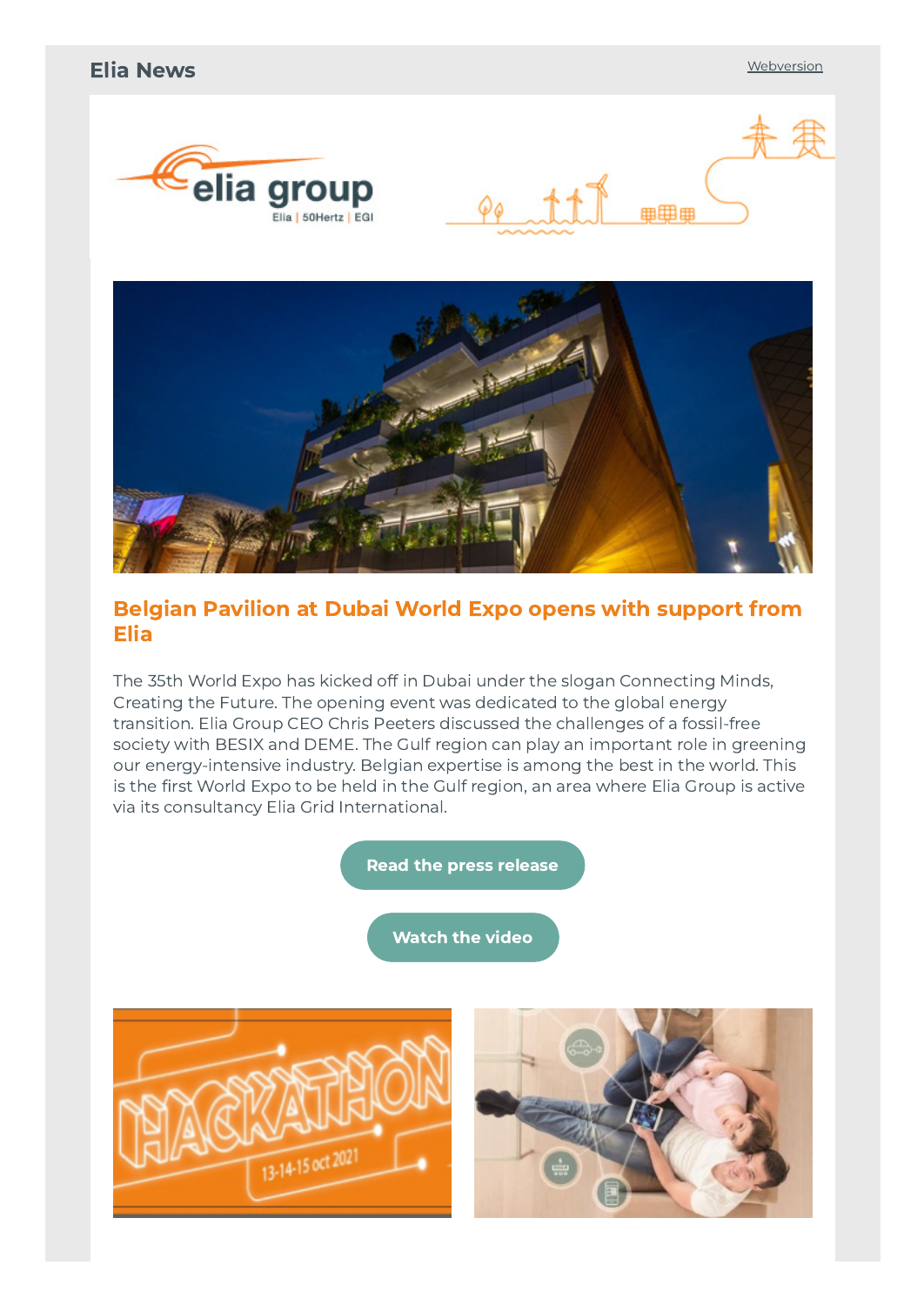There is a great deal of interest in our three-day hackathon on consumercentricity set to kick off on 13 October at Maison du Bois in Brussels. At the event 120 participants will be on the lookout for specific ideas and digital concepts for better aligning consumers' consumption behaviour with the needs of the power grid. To bring future energy services to life, we are focusing on five concrete topics. To this end, Elia Group is working with several partner companies. The three best ideas will be developed further. You can watch daily event updates on [LinkedIn](http://link.newsletters.elia.be/m/surl/7309/502107/7gomwTkZ355MrieZFmOY3A==/link_4/HqOUzUEZIM5Et-nBf8Y+VtnN9K1dyI2hChlomHvIzj9BqPOQti9KIf5rs95wUfZcL9T2p7IpKkVcaNQjIWZg1g==).

In the meantime, a series of debates has begun to discuss a consumer-centric market design together with the energy sector. Elia Group published a vision paper on this topic in June 'Towards a [Consumer-centric](http://link.newsletters.elia.be/m/surl/7309/502107/7gomwTkZ355MrieZFmOY3A==/link_6/9MpaKTBBCIDXIpEmN2YUwRrH6Tx-Exm6C4o1QAXEbD+b9OhXFE6NL1q6j9+kYMI5O74BgecHlhmgGpF+-kc7i78R0A6V0UUcKT4kWwXafMWUTBVogeIgymnZLt9wXrCIQWynQJariqRBQXtJR5VLAVXuxsVOIWF9TcLiCD5dUREw4aHhc1tUZPBryFQHtc2uy15mFn2jQEE1h2p85197MkR7vlwUMSGL9y4aGspBy-k=) and sustainable electricity system'.

Stakeholders will have three opportunities to give their feedback, which will be taken into account in the next round table. The first was in late September. The next sessions will be on Friday 29 October and Monday 29 November. Interested parties can still register.

More [information](http://link.newsletters.elia.be/m/surl/7309/502107/7gomwTkZ355MrieZFmOY3A==/link_7/w6qEC9cwFM18RRaGCCZJp2zvyw31HCx0I1WhpS9ety4wE+F3YMSj4ZtNfA8QOjkZ)

# More [information](http://link.newsletters.elia.be/m/surl/7309/502107/7gomwTkZ355MrieZFmOY3A==/link_5/kppi6btBtXFMnL1eoWu2EPNiseOK6KyYDK3-0aLCVujROzNAGyYtkOxCjtGoH9el9kAr6BPnfjZ4bAq-emiGFA==)

#### 50Hertz invests in renewable heat

In the town of Wedel (near Hamburg) the ground has been broken for a unique power-to-heat project. 50Hertz is building a facility that will convert wind energy into heat, in line with the needs of the power grid. The 80 MW unit will enable 27,000 families to heat their homes and will also help prevent congestion on the grid. If there is too much wind in the north, 50Hertz can activate the unit and convert the excess energy into heat.



Read the press [release](http://link.newsletters.elia.be/m/surl/7309/502107/7gomwTkZ355MrieZFmOY3A==/link_8/itPjMeIcHlEBYaGrau5PCytjd+QtWy60y0T+FouPLUCL7GHudQyJY4Plhmrncp1wLDMpUWs98I6vc6fMMug-QuaoKvf5p+4QkWKDX8PkV0fRXmS+J5s-Clhdcnf6iQPHGzJ3TbdC3I8iBIbPjhQ3Mevp833Z-OOxUUU+LvLYnas=)



#### Round table with German industry

Transmission system operator 50Hertz wants to help industrial companies decarbonise their production processes. To that end, it organised a number of round tables on key topics: research and innovation for climate-friendly industrial transformation, the heat transition, the role of the hydrogen economy and the energy transition in general. More than 300 participants from different industries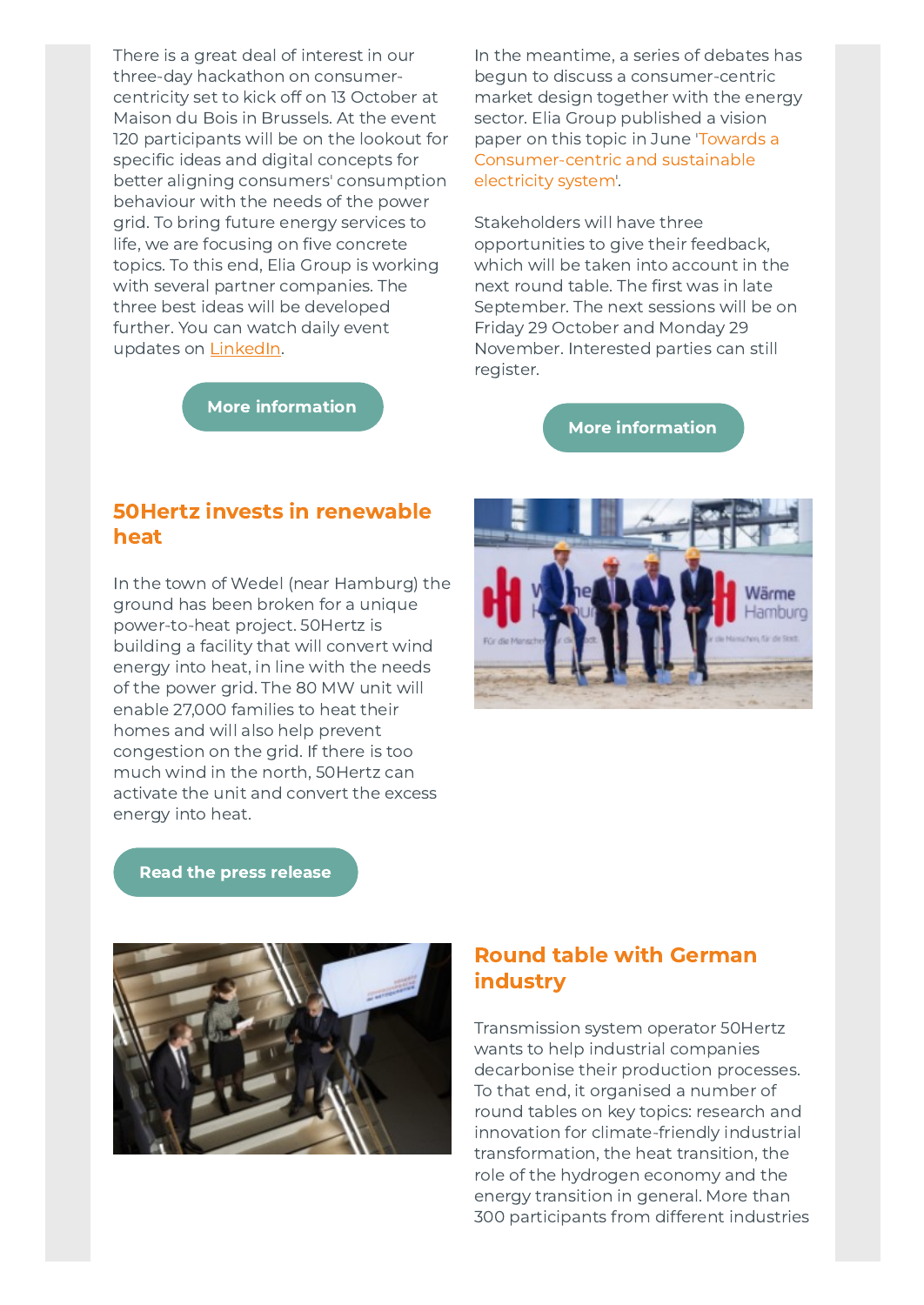took part, along with politicians and experts.

Read the press [release](http://link.newsletters.elia.be/m/surl/7309/502107/7gomwTkZ355MrieZFmOY3A==/link_9/aO-qEz3KOjqbEhO6Q-qQoEC3n4fbGIROg0h4yzbAmN5FeuMZMyAz+wpizWr47X5X0RXnBZCnX-IONLeDNDvyzyBCF5SIYYBHafHy-wepAJWKz9MkIU86h3NdkDa8hQOYF--6Akqa-zZl9sbtr8O7vXrZr1ctSaFsl9JDVynaSs1xULBuxLh6fJ1tMC0teDVDPCg2wr8jhIdiY5sEd2f+P+NWSGhRxG7LeNfpk59v8Es=)



#### 50Hertz lowers costs

Lower congestion management costs have enabled 50Hertz to reduce its cost base (the so-called revenue cap) by approximately 2%. However, grid fees are up slightly. Grid costs in Germany are distributed nationally. The increase is hardly noticeable for private homes in Berlin, Hamburg and the federal states of eastern Germany.

Read the press [release](http://link.newsletters.elia.be/m/surl/7309/502107/7gomwTkZ355MrieZFmOY3A==/link_10/k-MCb1D-f4SipnpMZremkk9epihb1aKz1Hrqq0rMtzKdpvsqHKY-o0AnjjgmoBKDXCIJEvbkcI2bHd992ydvK2XwOG-5JtqmDVoAEGoy+WtXTGHkZOX5ZouytaEOBdTUWLgOyV5TUvhxslcs5CuFThseXWC5cIvfiPwfdOOHl9s=)

#### CRM auction on track

All candidates for the CRM fee submitted their applications by the end of September. The capacity remuneration mechanism aims to ensure that sufficient capacity is available to handle the nuclear phase-out. The applications will be examined in detail and then forwarded to CREG for validation. The results of the auction will be published on our website by end of October.







#### High-voltage line upgraded by helicopter

A helicopter has been used to install nylon cables above the north-south connection between Hechtel-Eksel and Peer. This operation was necessary so that new electricity lines can be installed afterwards. Elia is upgrading the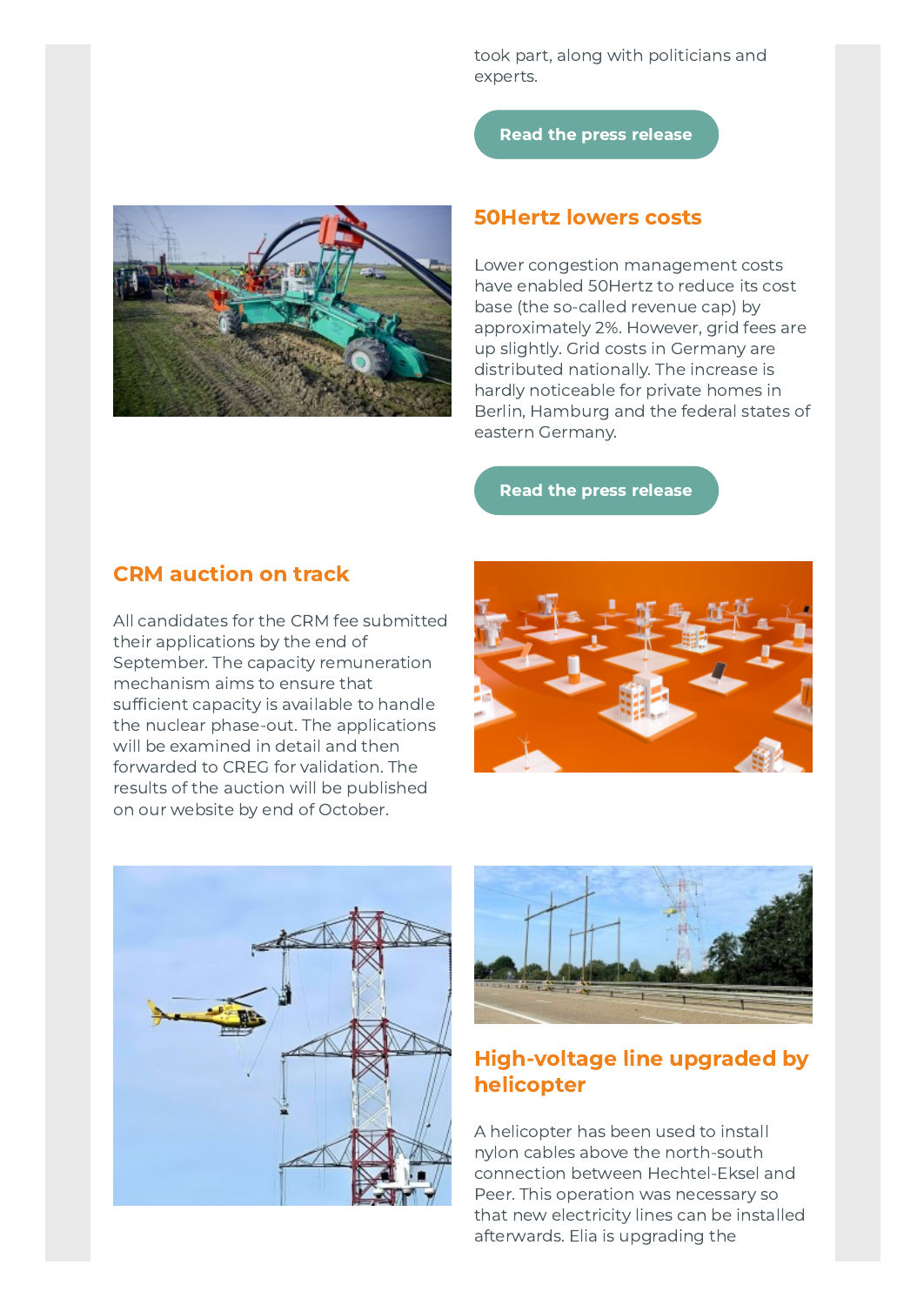Massenhoven-Van Eyck high-voltage line in the region so that more electricity can be transmitted. This will make the Belgian electricity grid more robust and ensure it remains just as reliable despite the major changes brought about by the energy transition.



#### Ruien-Chièvres project

Elia has applied for planning permission for the Ruien-Chièvres project. The 150-kV connection between Ruien and Chièvres has reached the end of its life and will be replaced by a 35-km underground cable passing through seven municipalities. In addition to an information meeting, Elia has set up three moments of permanence to keep local residents better informed.

More information: [Ruien-Chièvres](http://link.newsletters.elia.be/m/surl/7309/502107/7gomwTkZ355MrieZFmOY3A==/link_11/Ys+j8jM7YIuRAb9ugvT8kbVp6XCMUas-Qqkk3c42wMf8J1IbcIpP3VIqVW8E6OMdc34r4C0UkG6zbMfmLeBcodo-DpVwzCWPojVAaUwFrDCjg7fv4R8R0Ksfu1okOSynWY-rzD429dtBbvhXwDq4cA==) (elia.be)



## Avelgem-Avelin project

The teams working on the Avelgem-Avelin project have started to replace the electrical conductors. Work on the pylons and foundations has been completed. The Avelgem-Avelin 380-kV overhead line is part of the backbone of the 380-kV network and is important, among other things, for exchanging electricity between Belgium and France. The work should be completed in 2022.



#### Elia at the Municipalia trade show

Elia was present at Municipalia for the third time. Municipalia is a trade show in Wallonia for civil servants and local and regional authorities, and an interesting opportunity to meet our many stakeholders, who flocked to the Elia booth to learn more about innovative virtual reality projects, our sustainability programme ACT NOW and the consumer-centric market design.

#### Elia makes overhead line more visible to birds

Bird flight diverters have been installed on the overhead line near the Eau d'Heure lakes in Wallonia. Flight diverters make overhead lines more visible to birds, reducing collisions. Elia is installing bird markers in response to the findings of a study that identified those lines in Belgium that pose the highest risk to